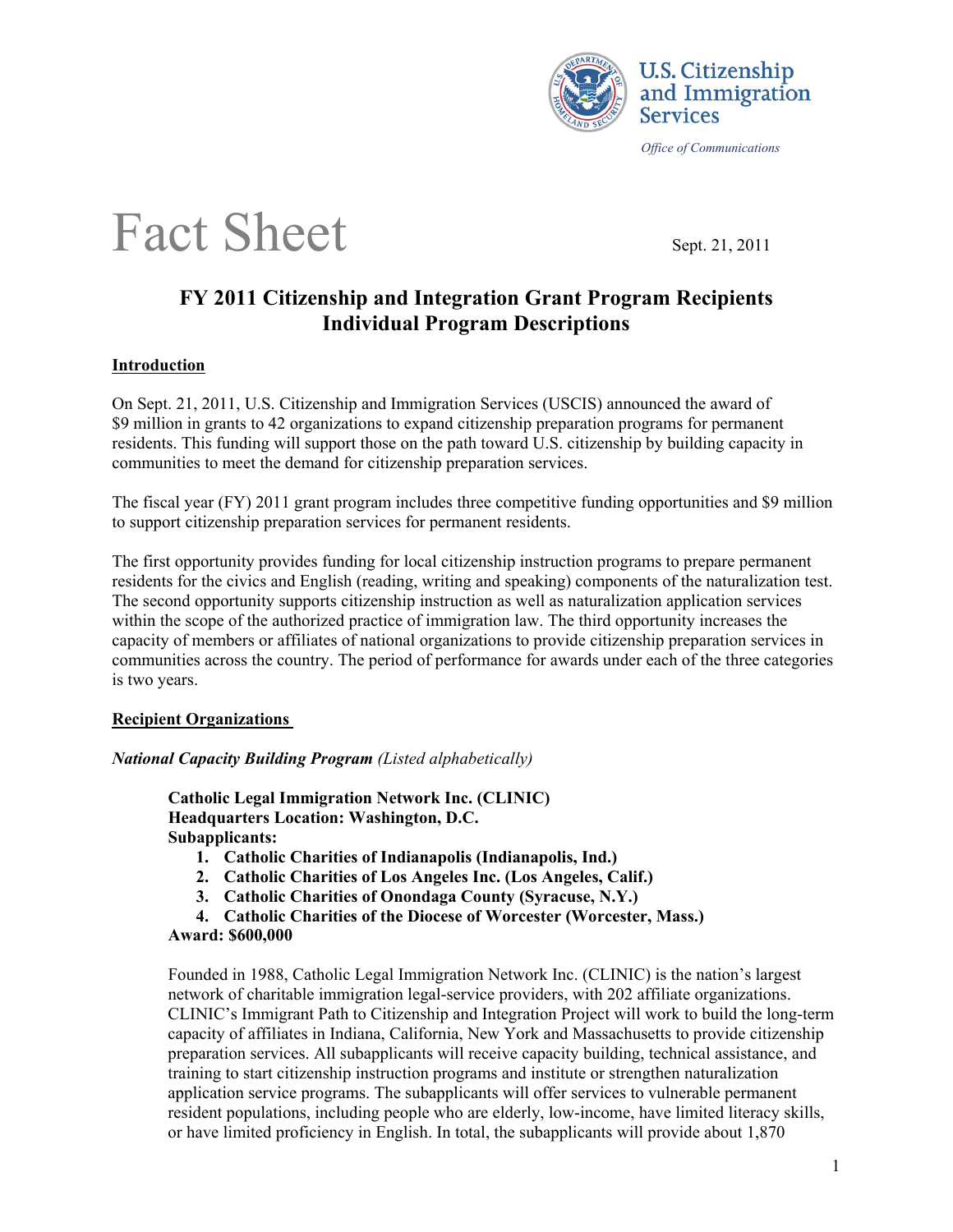permanent residents with citizenship education and 1,230 permanent residents with naturalization application services. In addition, three subapplicants will receive assistance with Board of Immigration Appeals (BIA) recognition and eight staff will receive BIA accreditation.

**Hebrew Immigrant Aid Society Inc. (HIAS) Headquarters Location: New York, N.Y. Subapplicants:** 

- **1. Jewish Family Service of San Diego (San Diego, Calif.)**
- **2. Carolina Refugee Resettlement Agency Inc. (Charlotte, N.C.)**
- **3. Jewish Family Services of Washtenaw County (Ann Arbor, Mich.)**
- **4. Jewish Family and Children's Services of Minneapolis (Minnetonka, Minn.)**

**Award: \$600,000**

For more than 60 years, Hebrew Immigrant Aid Society Inc. (HIAS) has helped permanent residents become citizens through comprehensive programming that includes instructional training, resource development, naturalization preparation and immigration legal services. HIAS will partner with affiliates in California, North Carolina, Michigan and Minnesota to develop and implement a comprehensive citizenship outreach, education and legal services program. This program will focus on providing services to vulnerable and underserved immigrant populations, including refugees, asylees, single women and the elderly. All sites have significant immigrant populations but insufficient citizenship education and naturalization application services to meet community needs. HIAS will meet the community's need for services by providing each subapplicant with capacity-building and technical assistance to develop comprehensive citizenship education programs based on a civics-focused English-as-a-Second-Language (ESL) curriculum. In addition, HIAS will work with each subapplicant to strengthen naturalization application services, including assisting one organization with obtaining BIA recognition. In total, HIAS' subapplicants will serve approximately 3,350 permanent residents.

#### **International Rescue Committee Inc. (IRC) Headquarters Location: New York, N.Y. Subapplicants:**

- **1. IRC (Boise, Idaho)**
- **2. IRC (Doral, Fla.)**
- **3. IRC (Oakland, Calif.)**
- **4. IRC (Turlock, Calif.)**

**Award: \$597,701**

Founded in 1933, the International Rescue Committee Inc. (IRC) is a non-sectarian, voluntary organization providing resettlement, relief and protection services to refugees and victims of oppression or violence. Grant funding will enable IRC to refine and expand its existing programming to meet the ongoing needs of prospective U.S. citizens. IRC will build the capacity of four affiliates in Idaho, Florida and California to promote immigrant civic integration through citizenship preparation services for permanent residents. IRC will implement citizenship education programs by disseminating curricula, refining existing resource materials, providing intensive training for staff and reaching out to underserved permanent resident communities. IRC will also develop naturalization application programs by assisting two sites with obtaining BIA recognition and five staff members with becoming BIA accredited. IRC will provide 727 permanent residents with citizenship education and 555 permanent residents with naturalization application services.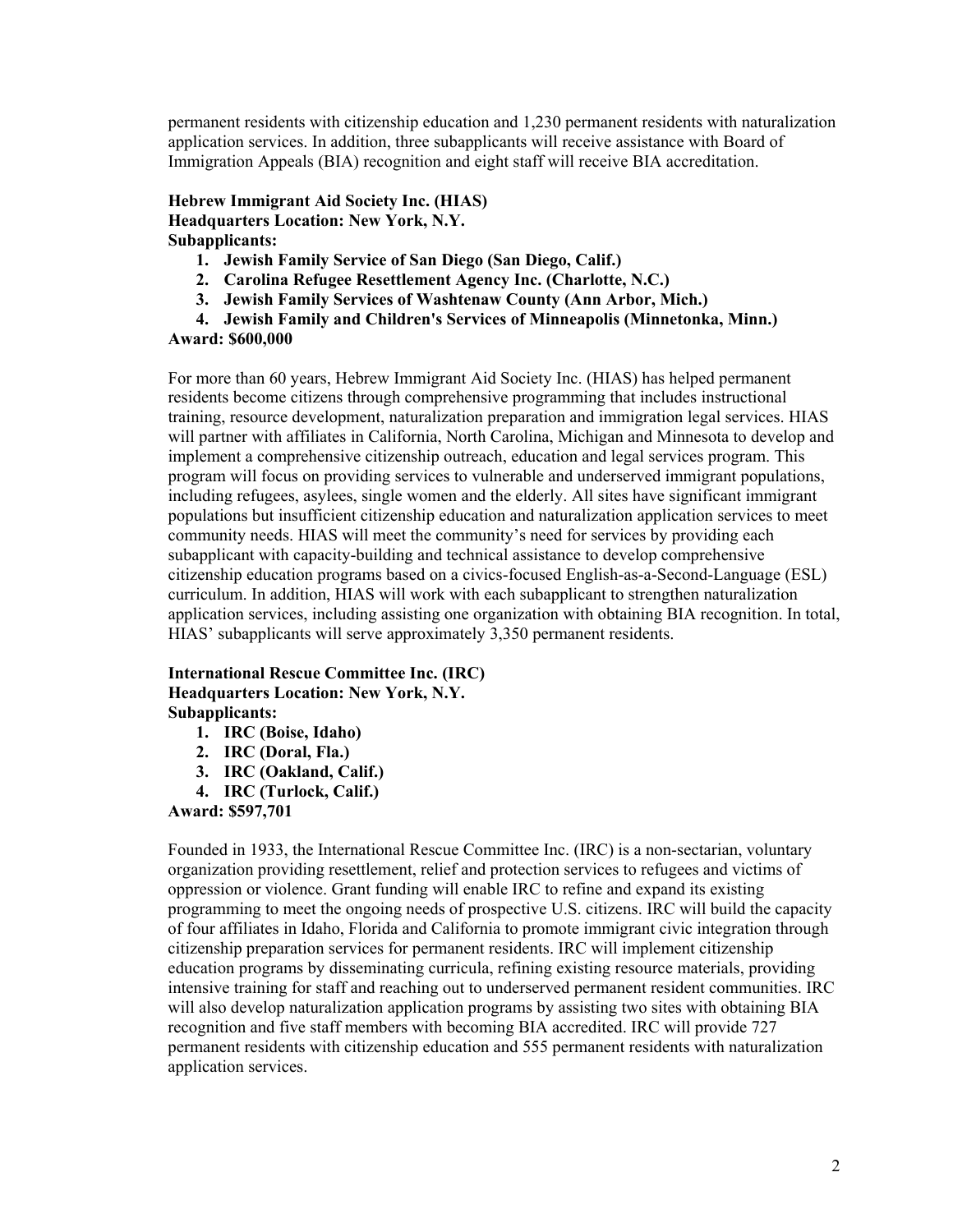#### *Citizenship Instruction Only Grant Program (Listed alphabetically)*

**Adult Reading Center Inc. Location: Pearland, Texas Award: \$150,000**

Established in 1987, the Adult Reading Center (ARC) has provided ESL literacy classes for more than 15 years. ARC primarily serves Latino permanent residents in Brazoria, southern Harris, western Galveston and eastern Fort Bend counties in Texas. USCIS grant funding will enhance ARC's existing programs by infusing civics and citizenship education into all ESL classes. ARC will provide civics-focused ESL instruction and citizenship education to approximately 200 permanent residents.

#### **Austin Learning Academy Family Learning Center Location: Austin, Texas Award: \$150,000**

Austin Learning Academy (ALA) has provided English literacy and civics education programs since 2005. USCIS grant funding will enable ALA to create the Citizenship Academy to address the needs of permanent residents in Austin and Travis counties in Texas. ALA will provide citizenship education to permanent residents from Mexico, El Salvador, Honduras, Guatemala and other Latin American countries. ALA will also hold a community-wide outreach and promotion event to increase community awareness of the Citizenship Academy. ALA will provide approximately 450 permanent residents with citizenship education.

#### **City University of New York Location: New York, N.Y. Award: \$150,000**

Over the past 14 years, City University of New York (CUNY) has provided comprehensive immigration services to more than 77,000 immigrants from a wide variety of countries. CUNY will use USCIS grant funds to expand and enhance the Citizenship Now! Citizenship Education Program initiated under the fiscal year (FY) 2010 Citizenship and Integration Grant Program. This program will prepare permanent residents in New York City's five boroughs for the naturalization test by offering civics-focused ESL and citizenship classes as well as individual tutoring. CUNY will provide citizenship education to 320 students, and projects that 224 permanent residents will pass the naturalization test.

# **Coastline Community College Location: Fountain Valley, Calif. Award: \$149,986**

Since 1976, Coastline Community College (Coastline) has embraced its responsibility to assist local immigrant communities. USCIS grant funding will enable Coastline to launch "Bridge to Citizenship," an initiative to prepare permanent residents for citizenship and responsible participation in the community. The program will provide services in California's Orange County to permanent residents from Vietnam, Mexico, Cambodia, China, India, Japan, Korea, Laos and the Philippines. Coastline will provide citizenship instruction to 540 permanent residents in anticipation that at least 75 percent will pass the naturalization test.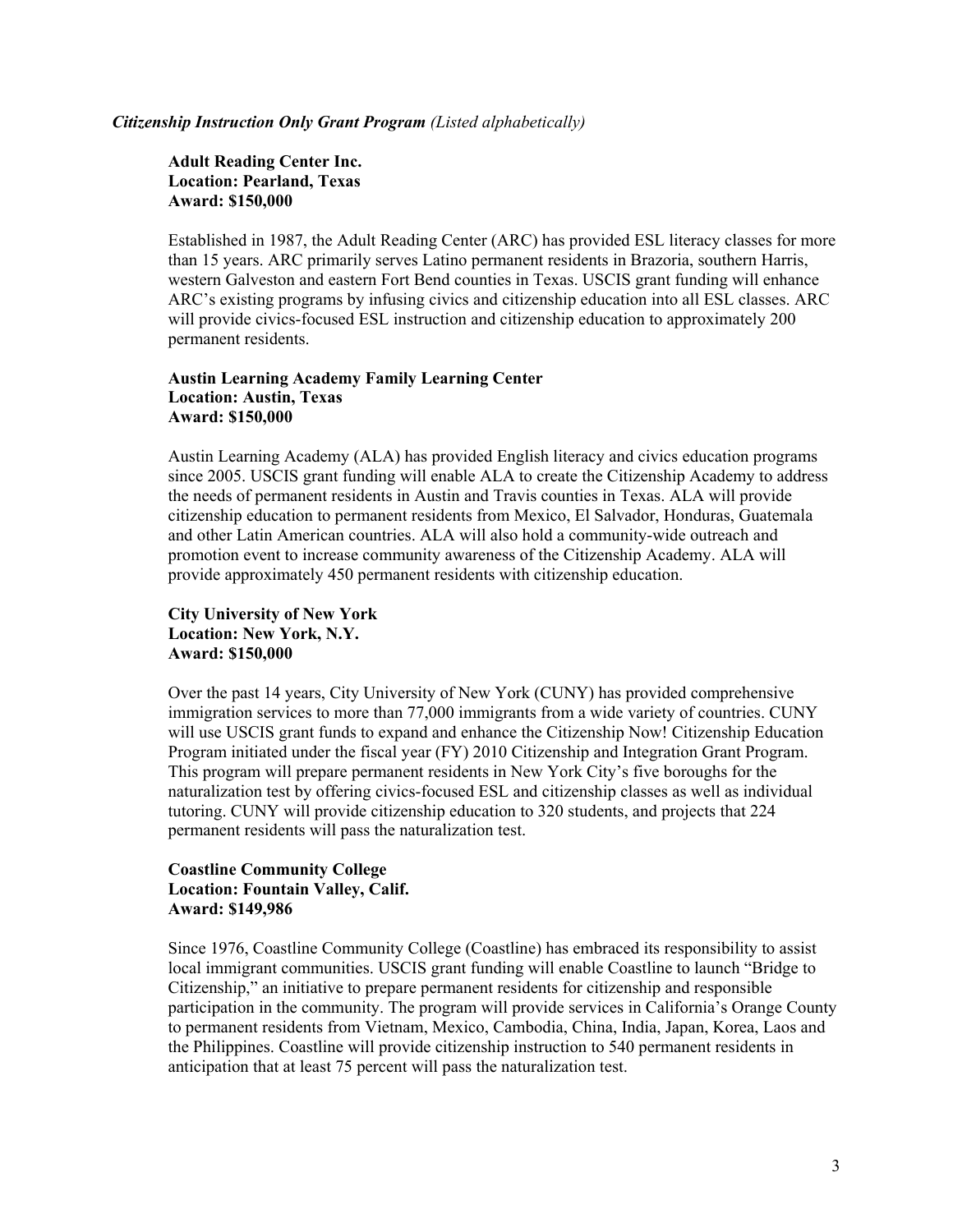#### **Colorado African Organization Location: Denver, Colo. Award: \$150,000**

Since 2007, Colorado African Organization (CAO) has provided services in the areas of education, social integration and health to African immigrants and refugees. FY 2011 grant funding will enable CAO to expand services established under the FY 2010 Citizenship and Integration Grant Program and maximize the impact of its citizenship education program. CAO will assist permanent residents from Ghana, Ethiopia, Somalia, Sudan, Eritrea, the Democratic Republic of the Congo, Togo, Guinea, Uganda, Mauritania, Senegal, Kenya and Ivory Coast. CAO will provide ESL and citizenship education to 385 permanent residents.

#### **Florida State College at Jacksonville Location: Jacksonville, Fla. Award: \$149,958**

Florida State College at Jacksonville (FSCJ) has provided citizenship education for more than 10 years and is currently the only instructional provider of citizenship education in the greater Jacksonville area. USCIS grant funding will enable FSCJ to lead the Northeast Florida Citizenship Education Initiative to meet the high demand for citizenship education in northeast Florida. FSCJ will focus its efforts among underserved immigrants from the Philippines, Cuba, Colombia, Haiti, Albania, India, China, Vietnam, Myanmar, Iraq and Iran. The project will offer participants citizenship education, mentoring, electronic resources and civics-focused activities. Leaders of the initiative anticipate serving 500 permanent residents.

# **Hacienda La Puente Unified School District Location: City of Industry, Calif. Award: \$150,000**

Established in 1956, Hacienda La Puente Adult Education (HLPAE) is part of the Hacienda La Puente Unified School District, a public-education institution located in Los Angeles County. USCIS grant funding will enable HLPAE to expand its citizenship program and increase its capacity to offer quality citizenship preparation services. HLPAE will serve permanent residents from Mexico, Central America, China, Korea, and Vietnam in Los Angeles County. HLPAE anticipates providing citizenship education services to 310 permanent residents.

#### **Hartford Public Library Location: Hartford, Conn. Award: \$148,194**

Since 2000, the Hartford Public Library has offered services to immigrants and refugees through its program, The American Place. FY 2011 grant funding will enable it to expand the program developed under the FY 2010 Citizenship and Integration Grant Program to meet the growing demand for services. The library plans to offer citizenship education using innovative mobile technologies to increase access to learning opportunities. The organization serves a highly diverse immigrant and refugee community from the Caribbean, Latin America, Eastern Europe, Africa, the Middle East, and South and Southeast Asia. The library anticipates providing citizenship education services to 535 permanent residents, and expects at least 160 of them to pass the naturalization test.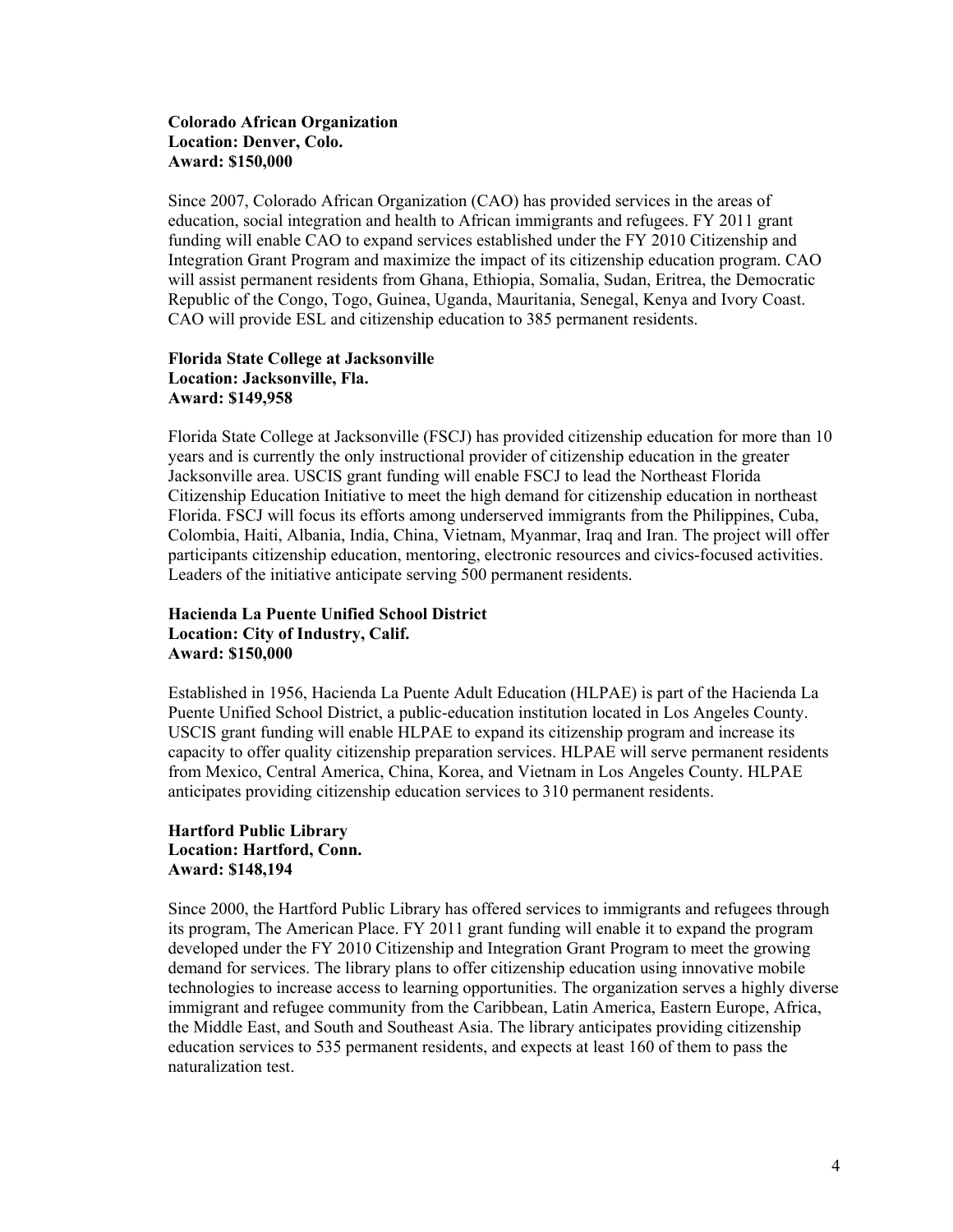#### **Jewish Family and Career Services Inc. Location: Atlanta, Ga. Award: \$150,000**

Jewish Family and Career Services Inc. (JFCS) provides a variety of health, career and human services to Atlanta's immigrant communities. JCFS will use USCIS grant funds to continue its Citizenship Education Program started under the FY 2010 Citizenship and Integration Grant Program. JCFS will offer citizenship instruction to permanent residents residing in the metropolitan Atlanta area from a wide range of countries, including Iran, Iraq, Myanmar, Bhutan, Somalia, Eritrea, Ethiopia, Sudan, countries of the former Soviet Union, Mexico and El Salvador. Through the use of grant funds, JFCS anticipates serving 430 permanent residents.

#### **Montgomery College Location: Rockville, Md. Award: \$149,576**

Since 2001, Montgomery College has provided citizenship education to foreign-born residents of Maryland's Montgomery County. FY 2011 grant funding will enable it to continue and expand the Citizenship Is For You! program initiated under the FY 2010 Citizenship and Integration Grant Program. The program will provide instruction at two learning levels, and target the language and literacy needs of lower-level learners. Montgomery College foresees providing citizenship education to about 500 permanent residents from countries such as El Salvador, Honduras, China, Iran and Ethiopia.

#### **United Methodist Cooperative Ministries/Suncoast Inc. Location: Clearwater, Fla. Award: \$150,000**

Since 1975, United Methodist Cooperative Ministries/Suncoast Inc. (UMCM) has served 15,000 people each year through numerous social service programs in five Florida counties. USCIS grant funding will enable UMCM to expand its program to an additional county and to target its citizenship education services to low-income immigrants with low literacy levels. UMCM expects to serve 300 permanent residents from China, Vietnam, Colombia and El Salvador.

#### *Citizenship Instruction and Naturalization Application Services Grant Program (Listed alphabetically)*

**Ansob Center for Refugees Inc. Location: Astoria, N.Y. Award: \$199,200**

Since 2000, the Ansob Center for Refugees has responded to the service and community needs of foreign-born individuals in New York City's borough of Queens. Ansob offers a comprehensive set of services, including case management, English language instruction, job placement and immigration assistance. USCIS grant funding will enable Ansob to serve permanent residents in New York City—particularly those from Arabic- and French-speaking countries in Africa and the Middle East—with citizenship education and naturalization application services. Ansob estimates that 168 permanent residents will receive citizenship education, and that 280 will submit naturalization applications.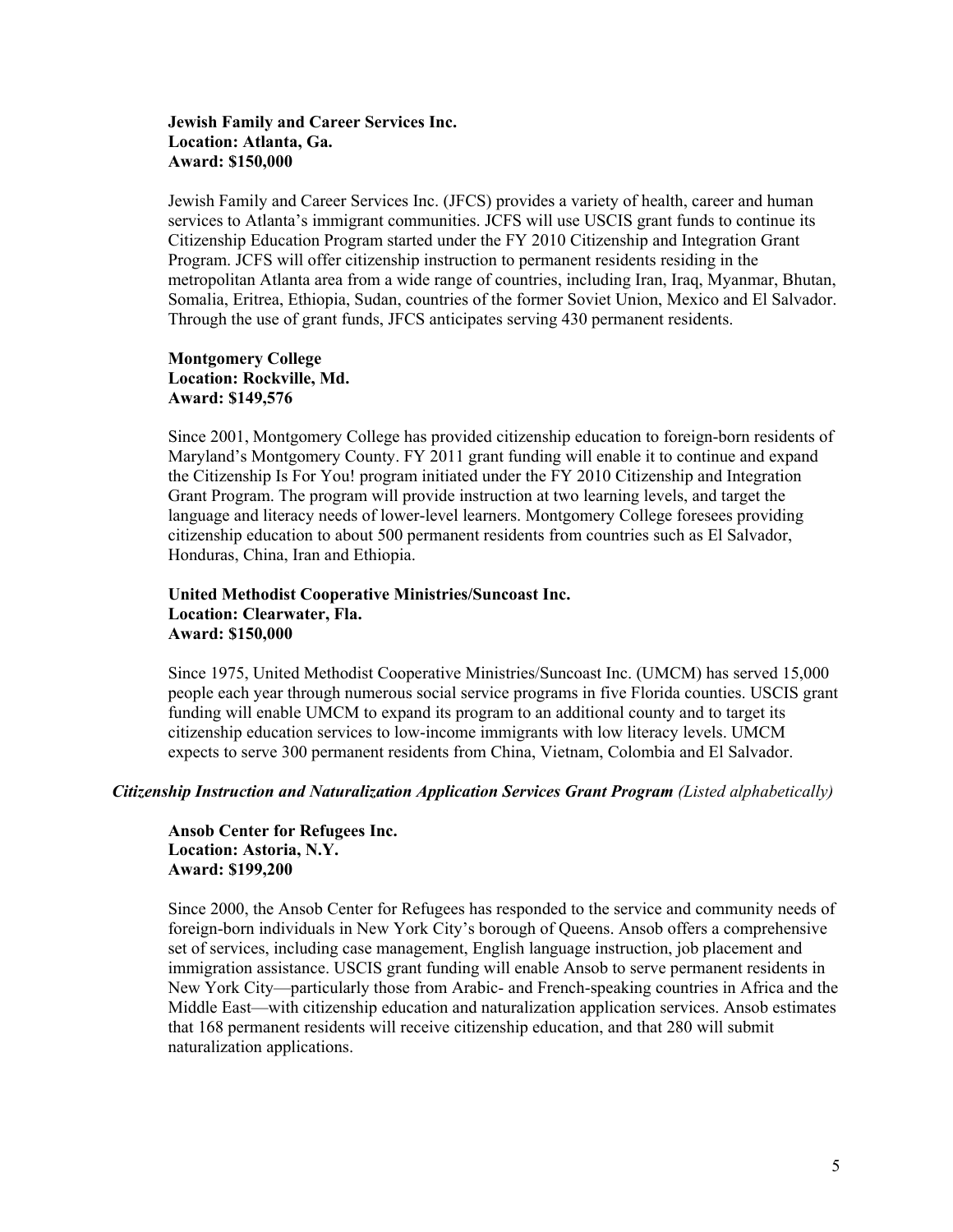#### **Asian Services in Action Inc. Location: Akron, Ohio Award: \$199,852**

Since 1995, Asian Services in Action (ASIA) has provided educational, health, legal and social services to immigrant populations that are of low-income and limited proficiency in English. USCIS grant funding will enable the ASIA Northeast Ohio Citizenship and Integration Program to provide citizenship education to 448 permanent residents and naturalization application services to 390 permanent residents. The program will serve permanent residents living in Summit, Cuyahoga and three other adjacent counties in Ohio. ASIA serves permanent residents who are primarily from Bhutan, Burma, China, India, Korea, Laos, Russia and Vietnam.

#### **Association House of Chicago Location: Chicago, Ill. Award: \$200,000**

The Association House of Chicago (AHC) serves the economically disadvantaged community residents of that city's greater Humboldt Park area. Founded in 1899, it is one of the oldest settlement houses in Chicago. Also a FY 2009 and FY 2010 Citizenship and Integration Grant Program recipient, AHC will use the FY 2011 grant funding to expand its services to include additional citizenship classes, mock interviews and tutoring. In partnership with the Chicago Legal Clinic, it will offer naturalization application services through workshops and individualized consultations. AHC will provide citizenship education to 300 permanent residents and naturalization application services to 315 permanent residents.

# **Catholic Charities Diocese of Arlington Inc. Location: Arlington, Va. Award: \$200,000**

Catholic Charities Diocese of Arlington Inc., through Hogar Immigrant Services (Hogar), has provided citizenship preparation services since 1995. FY 2011 grant funding will enable Hogar to expand its FY 2010 grant-funded program to offer citizenship education classes in Fairfax, Loudoun, and Prince William—three counties with large immigrant populations. These classes will serve a total of 330 permanent residents. In addition, Hogar staff will hold 24 naturalization workshops throughout Northern Virginia and intends to provide naturalization application services to 1,800 permanent residents. The majority of permanent residents to be served are from El Salvador, Bolivia, Honduras, Peru, Ethiopia, Somalia, Ghana and Afghanistan.

# **Catholic Charities Diocese of Fort Worth Inc. Location: Fort Worth, Texas Award: \$200,000**

Catholic Charities of Fort Worth (CCFW) has served the Fort Worth, Texas immigrant community with ESL classes since 1992 and with immigration legal services since 1983. FY 2011 grant funding will enable CCFW to continue the citizenship program implemented under the FY 2010 Citizenship and Integration Grant Program. CCFW will offer a comprehensive citizenship preparation program to permanent residents in Tarrant County from Mexico, El Salvador, Somalia and Sudan. CCFW intends to provide 420 permanent residents with citizenship education, and 320 with naturalization application services.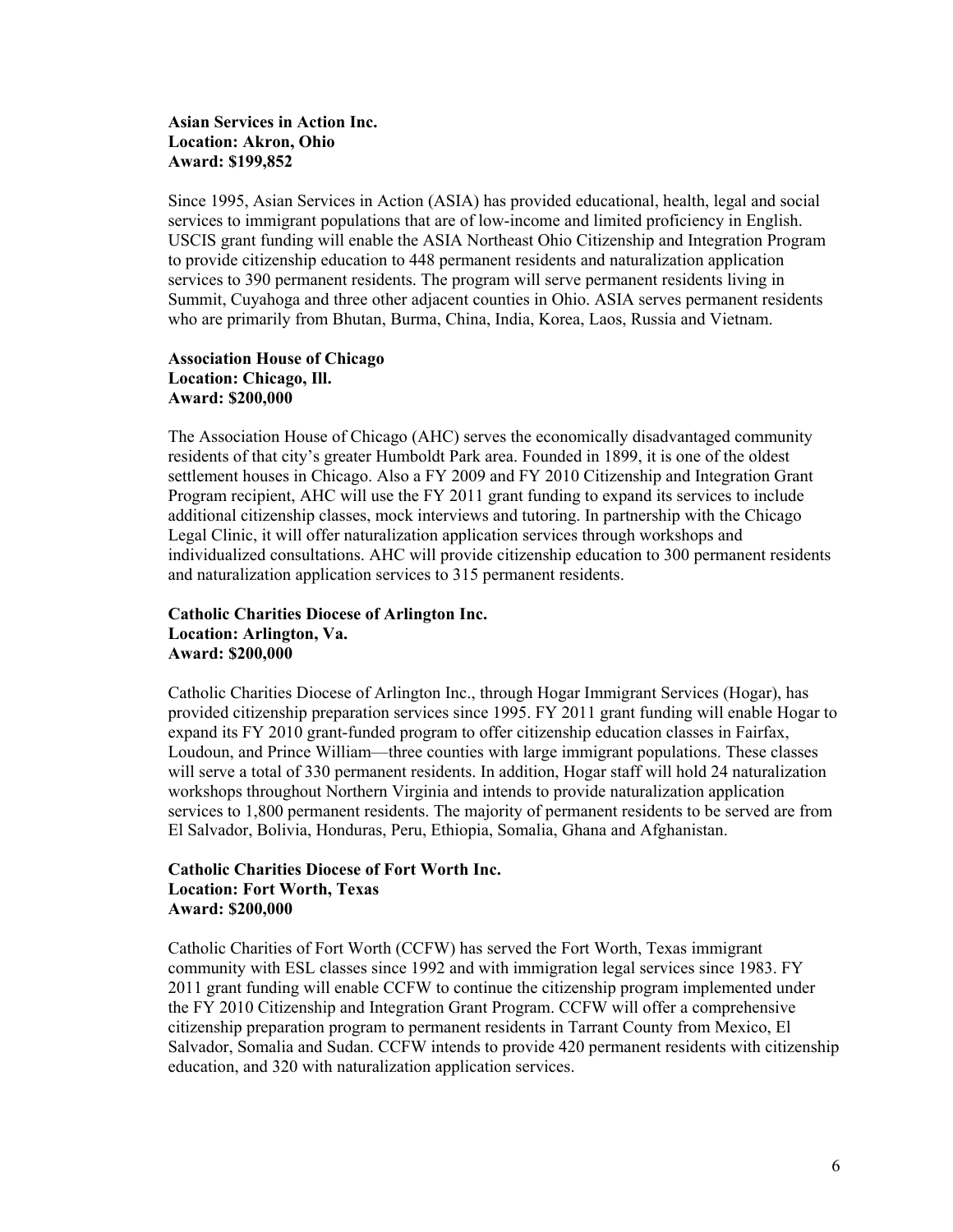### **Catholic Charities of Dallas Inc. Location: Dallas, Texas Award: \$200,000**

Catholic Charities of Dallas Inc. (CCD) has more than 35 years of experience providing English language and citizenship education to refugees and immigrants in north Texas. As a FY 2009 and FY 2010 Citizenship and Integration Grant Program recipient, CCD provided permanent residents with high-quality citizenship education and naturalization application services. FY 2011 grant funding will enable CCD to enhance its citizenship preparation program to serve the large and diverse permanent resident population in 12 counties in north Texas. CCD will serve permanent residents from Mexico, Burma, Bhutan, Sudan, El Salvador, Ethiopia, Burundi and the Democratic Republic of the Congo. CCD anticipates providing citizenship education to 375 permanent residents and submitting naturalization applications for 450 permanent residents.

#### **Catholic Charities of Orange County Inc. Location: Santa Ana, Calif. Award: \$200,000**

Catholic Charities of Orange County Inc. (CCOC) has provided free citizenship education and naturalization application services to immigrants since 1976. FY 2011 grant funding will enable CCOC to expand work funded through the FY 2010 Citizenship and Integration Grant Program. CCOC will implement a new class format for high-need individuals, and offer additional group naturalization workshops to meet community needs. CCOC intends to serve at least 400 permanent residents with citizenship education and 800 permanent residents with naturalization application services. CCOC primarily serves permanent residents from Mexico, Vietnam, El Salvador, Guatemala and Peru.

# **Catholic Social Services of Fall River Inc. Location: Fall River, Mass. Award: \$169,869**

Catholic Social Services of Fall River Inc. (CSS) has served the immigrant community in southeastern Massachusetts for more than 100 years, and is the region's largest provider of social and human services to immigrants. USCIS grant funding will enable CSS to conduct citizenship classes in three locations and hold one naturalization workshop per month. CSS anticipates that 255 permanent residents will receive citizenship education and 600 permanent residents will receive naturalization application services. CSS serves permanent residents from the Dominican Republic, Brazil, Guatemala, Colombia, Cape Verde and China.

#### **Colombian American Service Association Location: Miami, Fla. Award: \$200,000**

Colombian American Service Association (CASA) has 16 years of experience providing services to the Latino immigrant population in South Florida. USCIS grant funding will enable CASA to launch the Stars and Stripes Citizenship Education Program, which will offer ESL and citizenship education, as well as workshops that provide permanent residents with eligibility counseling and naturalization application services. CASA anticipates providing citizenship education to 300 permanent residents and naturalization application services to 200 permanent residents. CASA serves permanent residents from Cuba, Colombia, Venezuela, Nicaragua, Mexico, Peru and Argentina.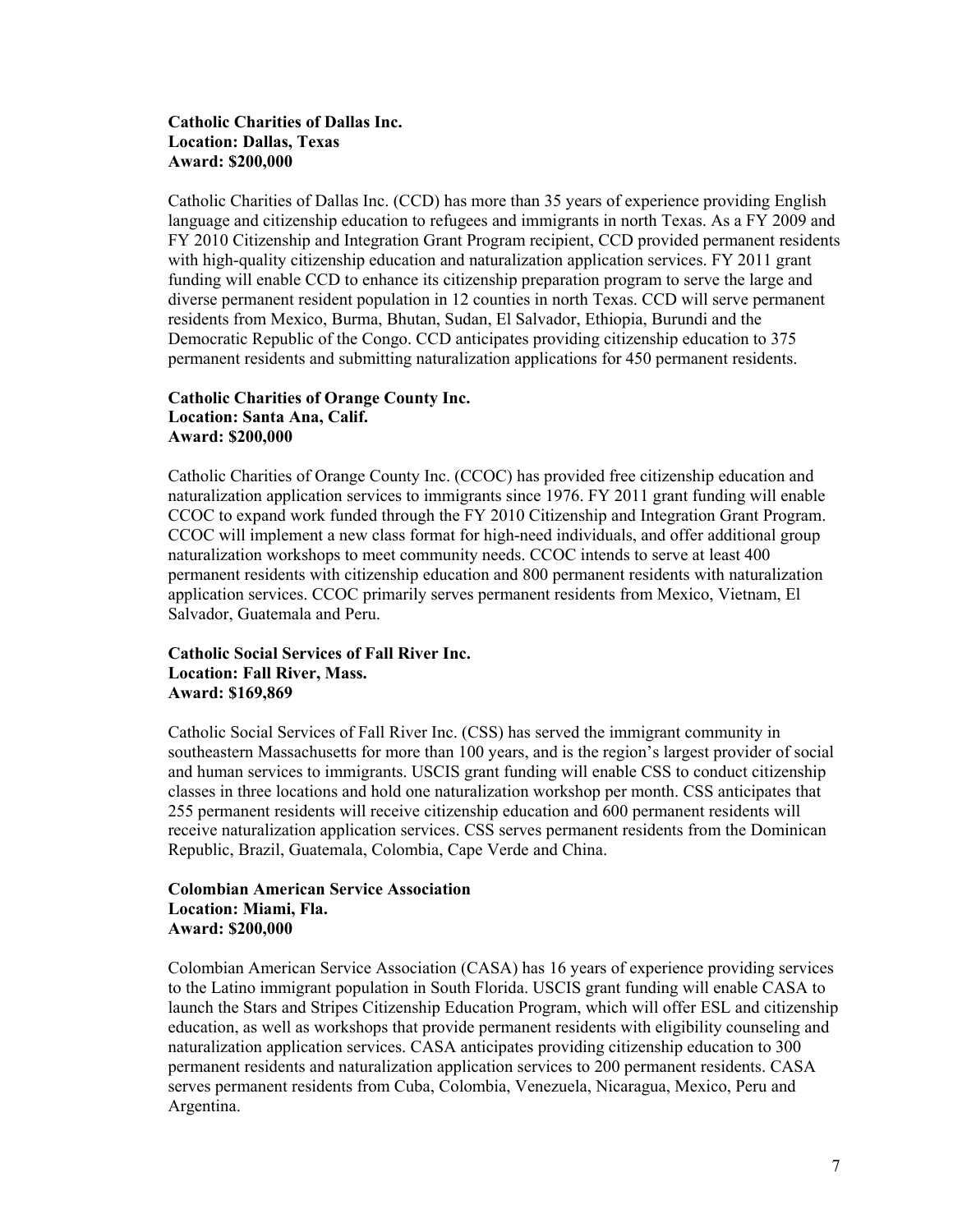#### **Emerald Isle Immigration Center Location: Woodside, N.Y. Award: \$196,248**

Since 1988, Emerald Isle Immigration Center (EIIC) has provided immigrants in the New York City area with a variety of social services. EIIC currently provides naturalization application services to permanent residents through its Legal Assistance Services program. USCIS grant funding will enable EIIC to further develop its ESL/Citizenship program and to provide naturalization application services to more clients. EIIC projects that 560 permanent residents will receive citizenship education and that at least 200 permanent residents will receive naturalization application services. EIIC's clients reside throughout the city's five boroughs and originate from India, Bangladesh, Colombia, Dominica, Ecuador, Guyana, Jamaica, Mexico, Nepal, Peru, El Salvador and Trinidad.

#### **English Skills Learning Center Location: Salt Lake City, Utah Award: \$200,000**

Since 1988, the English Skills Learning Center (ESLC) has helped refugees and immigrants become engaged U.S. citizens. USCIS grant funding will enable ESLC to offer citizenship education through individual tutoring and small-group classes to a total of 300 permanent residents. ESLC will partner with Catholic Community Services of Utah, an immigration-service provider for more than 20 years, to provide naturalization application services to 400 permanent residents. Grant funding will extend programming to Davis and Cache counties and seek to assist underserved populations from Burundi, Rwanda, Bosnia, Congo, Somalia, Sudan, Iraq, Mexico, Colombia, Vietnam, Thailand, Nepal, Bhutan, Burma, Cuba, Eritrea and Afghanistan.

# **Instituto del Progreso Latino Location: Chicago, Ill. Award: \$200,000**

Since 1977, Instituto del Progreso Latino (Instituto) has supported Latino immigrants and their families on the southwest side of Chicago. Currently, Instituto has the largest citizenship preparation program in Illinois. With FY 2011 grant funding, it will expand work initiated under the FY 2010 Citizenship and Integration Grant Program to provide citizenship preparation services to low-literacy permanent residents through the Pathways to Citizenship project. Instituto will provide classes along a continuum of reading levels and expects that 440 permanent residents will complete a citizenship education class at one of four levels. Instituto projects naturalization application services will be provided to 480 permanent residents.

# **International Institute of the Bay Area Location: San Francisco, Calif. Award: \$200,000**

The International Institute of the Bay Area (IIBA) has provided services to immigrants for the last 92 years. IIBA serves low-income and elderly individuals from the former Soviet Union and lowliteracy permanent residents from Latin America. FY 2011 grant funding will enable it to expand citizenship preparation work initiated under the FY 2010 Citizenship and Integration Grant Program to meet the need for services in Alameda and Contra Costa counties. IIBA projects that 800 permanent residents will receive citizenship education and naturalization application services, and that at least 90 percent of permanent residents served will pass the naturalization test.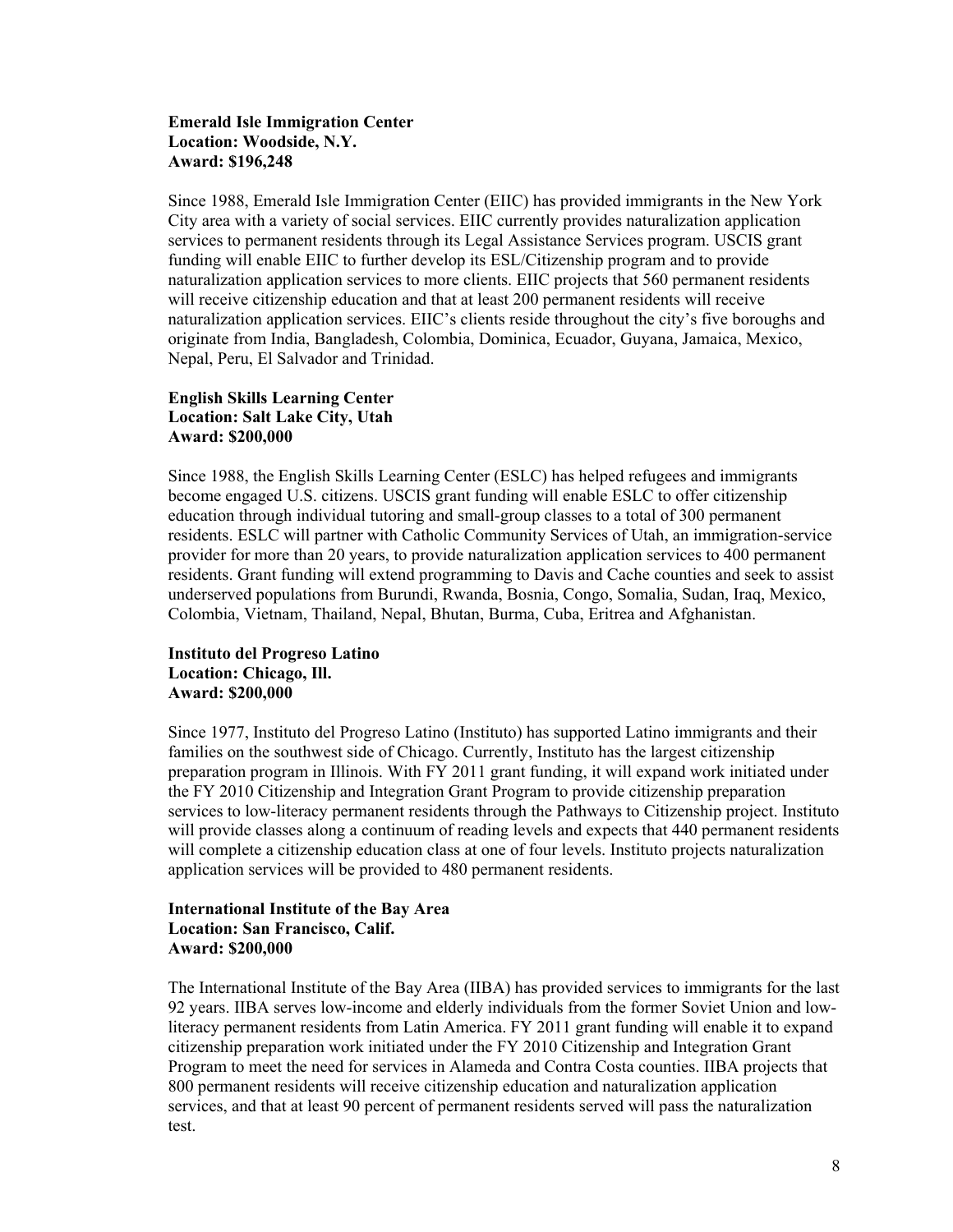#### **International Institute of St. Louis Location: St. Louis, Mo. Award: \$200,000**

The International Institute of St. Louis (IISL) has provided social services to foreign-born populations for more than 90 years. Under the FY 2009 Citizenship and Integration Grant Program, it initiated the St. Louis Citizenship Project. FY 2011 grant funding will enable IISL to increase citizenship education, outreach and naturalization application services to populations with limited English proficiency and literacy. IISL anticipates that 305 permanent residents will receive citizenship education and that 445 will receive naturalization application services. IISL serves permanent residents from more than 40 countries, including Afghanistan, Bhutan, Bosnia, Burma, Burundi, Eritrea, Liberia, Mexico, Somalia and Uzbekistan.

# **International Rescue Committee Inc. Location: Los Angeles, Calif. Award: \$198,229**

The International Rescue Committee in Los Angeles (IRC) has provided services to immigrants for 36 years. USCIS grant funding will enable it to expand current citizenship preparation services to reach refugees, asylees and low-income immigrants in Los Angeles County. IRC will serve permanent residents primarily from Iran, Iraq, Afghanistan, Belarus, Ethiopia, Eritrea, Vietnam, Cameroon and Burma. During the grant period, IRC expects to provide citizenship education and naturalization application services to 720 permanent residents.

# **International Rescue Committee Inc. Location: Phoenix, Ariz. Award: \$200,000**

The International Rescue Committee in Phoenix (IRC) has provided direct services to refugees and immigrants since 1994. FY 2011 grant funding will allow it to enhance its citizenship preparation program, initiated under the FY 2010 Citizenship and Integration Grant Program, to raise awareness among permanent residents in Phoenix of the rights and responsibilities of citizenship. IRC will seek to assist the Somali, Burundian, Liberian, Mexican, Burmese, Sudanese, Iraqi and Bhutanese communities. It foresees providing citizenship classes to 600 individuals and naturalization application services to 515 permanent residents. IRC expects that 90 percent of applicants will pass the naturalization test.

#### **International Rescue Committee Inc. Location: San Diego, Calif. Award: \$200,000**

Established in 1975, the International Rescue Committee in San Diego (IRC) is the area's leading non-sectarian refugee resettlement agency. USCIS grant funding will enable it to address the gap in services in San Diego by providing citizenship preparation services to low-income permanent residents in two underserved areas of San Diego County: El Cajon and City Heights. IRC foresees providing citizenship education and naturalization application services to 1,675 permanent residents from Iraq, Mexico, Vietnam and Somalia.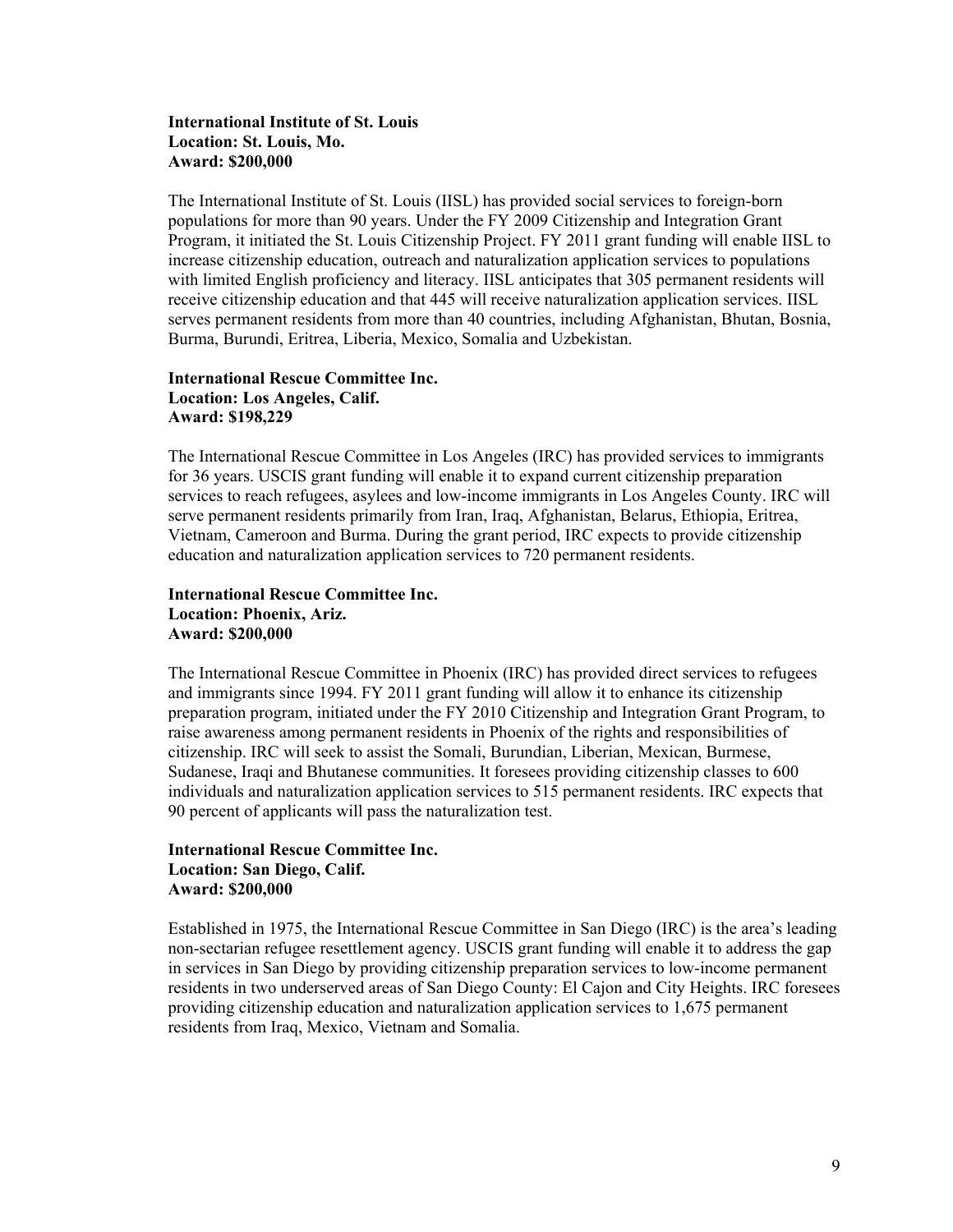#### **Jewish Family and Vocational Service of Middlesex County Inc. Location: Milltown, N.J. Award: \$200,000**

Jewish Family and Vocational Service of Middlesex County Inc. (JFVS) has provided citizenship preparation services to immigrants and refugees to that part of New Jersey since 1988. FY 2011 grant funding will enable it to expand work started under the FY 2010 Citizenship and Integration Grant Program. Through Project Citizenship 2011, JFVS will provide two new classes in Edison and Freehold and naturalization application services assistance to underserved communities in three additional counties. JFVS anticipates that 310 permanent residents will receive citizenship education and 635 permanent residents will receive naturalization application services. JFVS will serve individuals from China, Colombia, the Dominican Republic, Ecuador, Egypt, India, Korea, Liberia, Russia, Sierra Leone and Ukraine.

#### **La Casa de Don Pedro Inc. Location: Newark, N.J. Award: \$200,000**

La Casa de Don Pedro is a multiservice, community-based organization with a 39-year history of offering direct services to immigrants. FY 2011 grant funding will enable it to expand the citizenship education and naturalization application services currently offered under the FY 2010 Citizenship and Integration Grant Program. The majority of La Casa's clients are low-income permanent residents from countries such as Ecuador, Peru, Honduras, El Salvador, Uruguay, Brazil, Nicaragua, Costa Rica, Guatemala, Colombia, the Dominican Republic, Cuba, Trinidad, Mexico, Haiti and Dominica. It anticipates providing citizenship education to 240 permanent residents and naturalization application services to 200 permanent residents.

# **Lancaster-Lebanon Intermediate Unit 13 Location: Lancaster, Pa. Award: \$200,000**

Lancaster-Lebanon Intermediate Unit 13 (IU 13) has offered adult education for 40 years and currently serves 22 school districts in Lancaster and Lebanon counties. With FY 2011 funding, it will partner with Harrisburg Area Community College and Church World Service of Lancaster to expand programs created under the FY 2010 Citizenship and Integration Grant Program. Together, these organizations will ensure that a minimum of 306 permanent residents attend citizenship education classes and at least 513 permanent residents receive naturalization application services. IU 13 will serve permanent residents primarily from the Dominican Republic, Colombia, Mexico, Honduras, Cuba, Russia, Ukraine, Vietnam, Laos, Bhutan, Burma, Ethiopia, Somalia and Iraq.

# **Lutheran Community Services Northwest Location: Portland, Ore. Award: \$200,000**

Since 1975, Lutheran Community Services Northwest (LCSNW) has delivered culturally specific services to refugees and immigrants in the Portland metropolitan area. It plans to continue work initiated under the FY 2010 Citizenship and Integration Grant Program. FY 2011 grant funding will enable LCSNW to expand its Refugee and Immigrant Support and Education (RISE) program to provide citizenship preparation services to low-income and elderly permanent residents. LCSNW, which serves individuals from Somalia, Ethiopia, Burma, Burundi, Iraq,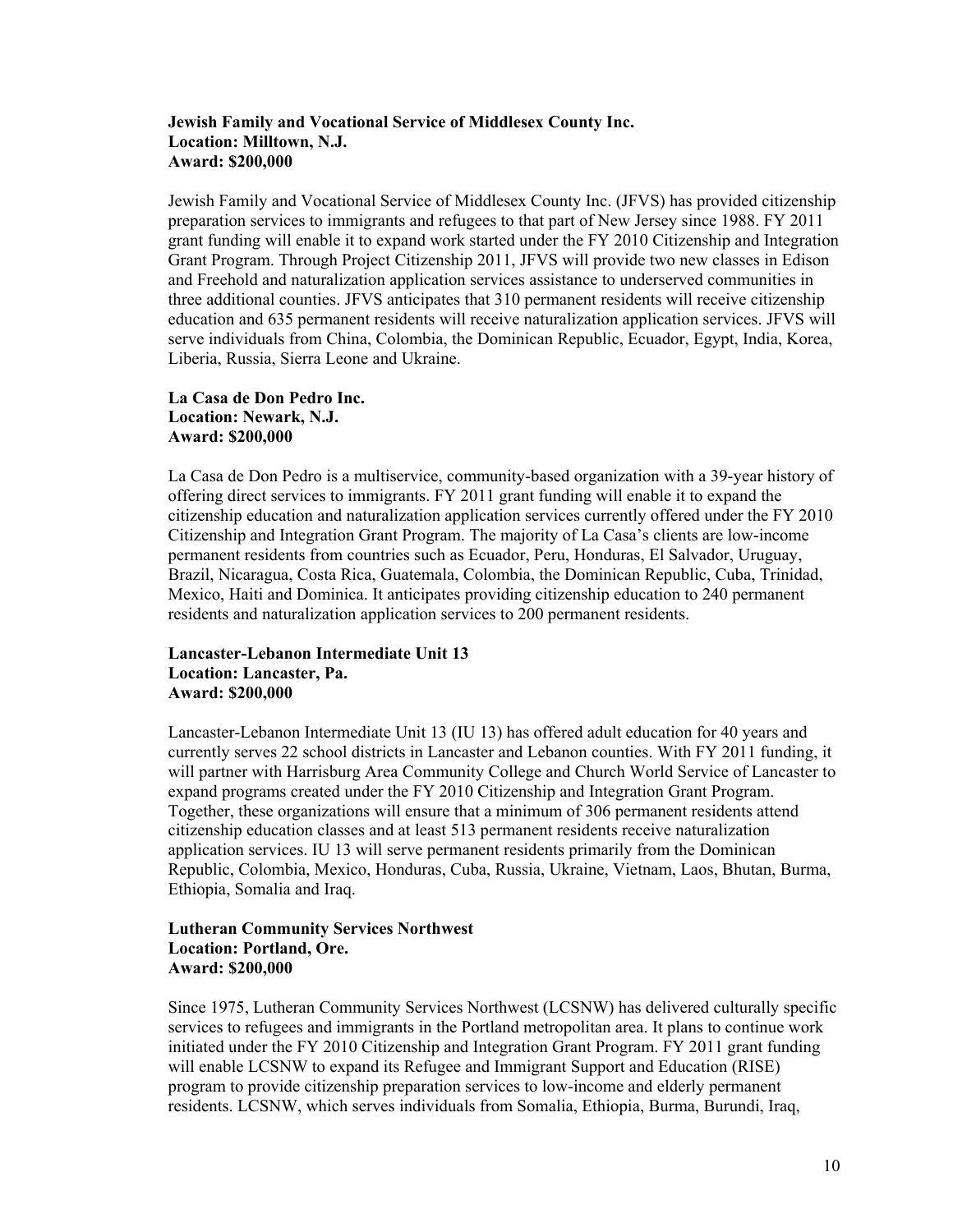Ukraine, Moldavia and Russia, expects 240 permanent residents to receive citizenship education and 240 to receive naturalization application services.

#### **Neighborhood House Location: Seattle, Wash. Award: \$200,000**

Neighborhood House has provided social and educational services to low-income families since its establishment in 1906. USCIS grant funding will enable Neighborhood House to provide, through its Road to Citizenship Project, citizenship education and naturalization application services to King County's most underserved immigrant and refugee communities. These communities include people from Southeast Asia, East Africa and Eastern Europe. Neighborhood House will provide citizenship education in facilities located in the public housing communities of Rainier Vista, High Point and Greenbridge. Neighborhood House foresees 340 permanent residents receiving citizenship education and 340 individuals receiving naturalization application services.

#### **Northeast Wisconsin Technical College Location: Green Bay, Wis. Award: \$195,379**

Under the FY 2010 Citizenship and Integration Grant Program, Northeast Technical College (NWTC) partnered with Literacy Green Bay and Catholic Charities of Green Bay Inc. to launch Pathways to Citizenship. With FY 2011 grant funding, the two-year college serving more than 40,000 students will keep collaborating with these partners to expand the Road to Citizenship project, which will provide tutoring as well as citizenship education and naturalization application services to low-income and low-literacy individuals primarily from Mexico, Laos and Thailand. In total, NWTC anticipates that 204 permanent residents will receive citizenship education and 220 individuals will receive naturalization application services.

### **Northern Manhattan Coalition for Immigrant Rights Location: New York, N.Y. Award: \$200,000**

Established in 1982, the Northern Manhattan Coalition for Immigrant Rights (NMCIR) educates, organizes, and protects the rights of immigrants. It serves a large immigrant community primarily from the Dominican Republic, Ecuador, Peru, El Salvador and Mexico. FY 2011 grant funding will enable NMCIR to expand its current naturalization application services and citizenship education program to serve low-income permanent residents, including elderly immigrants, refugees, asylees and special immigrant juveniles. NMCIR will ensure that 300 individuals receive citizenship education and 200 permanent residents receive naturalization application services.

#### **Progreso Latino Inc. Location: Central Falls, R.I. Award: \$200,000**

Progreso Latino Inc. is a community-based organization with more than 30 years of experience in the areas of health, early childhood education and immigration. Progreso Latino Inc. will lead the Rhode Island Citizenship Consortium (the Consortium) as it uses FY 2011 grant funding to continue work funded under the FY 2009 Citizenship and Integration Grant Program. The Consortium, which is comprised of five nonprofit agencies, will provide citizenship preparation